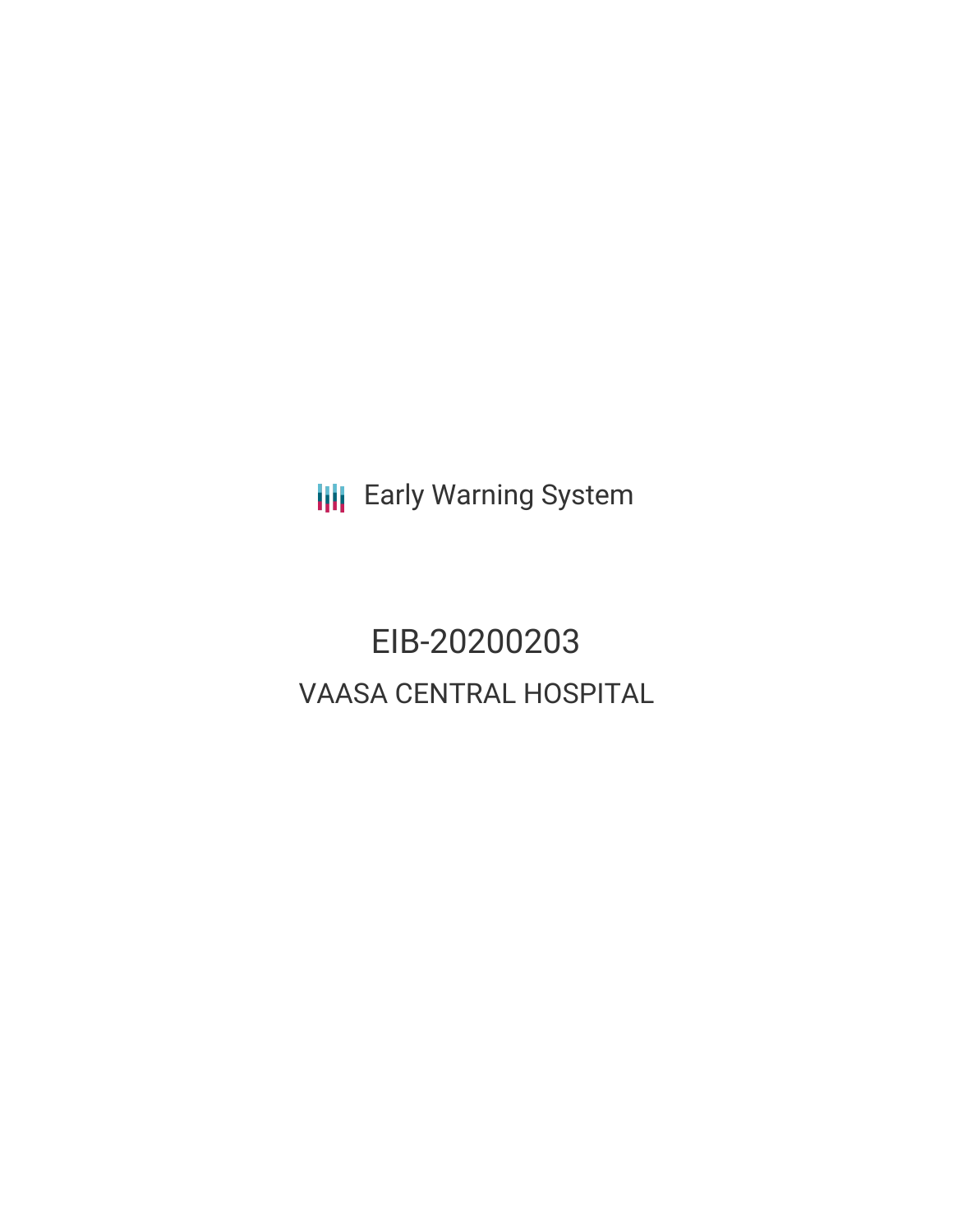

## **Quick Facts**

| <b>Countries</b>              | Finland                                                                  |
|-------------------------------|--------------------------------------------------------------------------|
| <b>Financial Institutions</b> | European Investment Bank (EIB)                                           |
| <b>Status</b>                 | Proposed                                                                 |
| <b>Bank Risk Rating</b>       | U                                                                        |
| <b>Borrower</b>               | VASA SJUKVAARDSDISTRIKT SAMKOMMUN-VAASAN SAIRAANHOITOPIIRIN KUNTAYHTYMAE |
| <b>Sectors</b>                | <b>Education and Health</b>                                              |
| <b>Investment Type(s)</b>     | Loan                                                                     |
| <b>Loan Amount (USD)</b>      | $$91.23$ million                                                         |
| <b>Project Cost (USD)</b>     | \$182.46 million                                                         |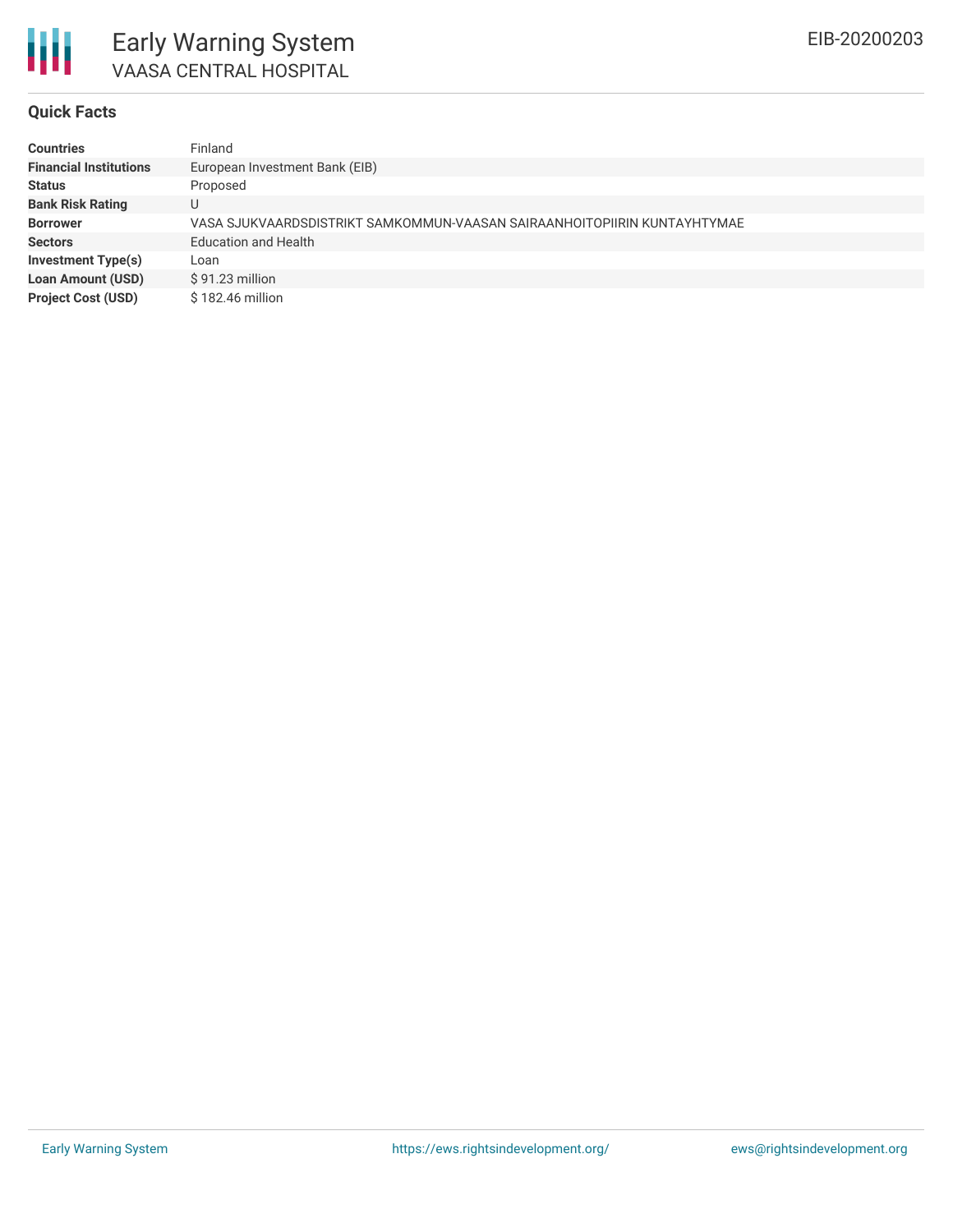

## **Project Description**

According to the bank website, the extension of the central hospital in Vaasa to consolidate all services on one integrated site.

Benefits are expected to arise from the project's contribution to the overall health strategy of the region through appropriately configured infrastructure and organisation of care. The investment will in fact allow for better service delivery and the introduction of up-to-date technologies to improve efficiency and effectiveness in order to respond to the evolving demographic and epidemiological needs of an aging population. The soundness and quality of the underlying project, including its financial affordability and wider impacts on the community, will be examined and confirmed during appraisal.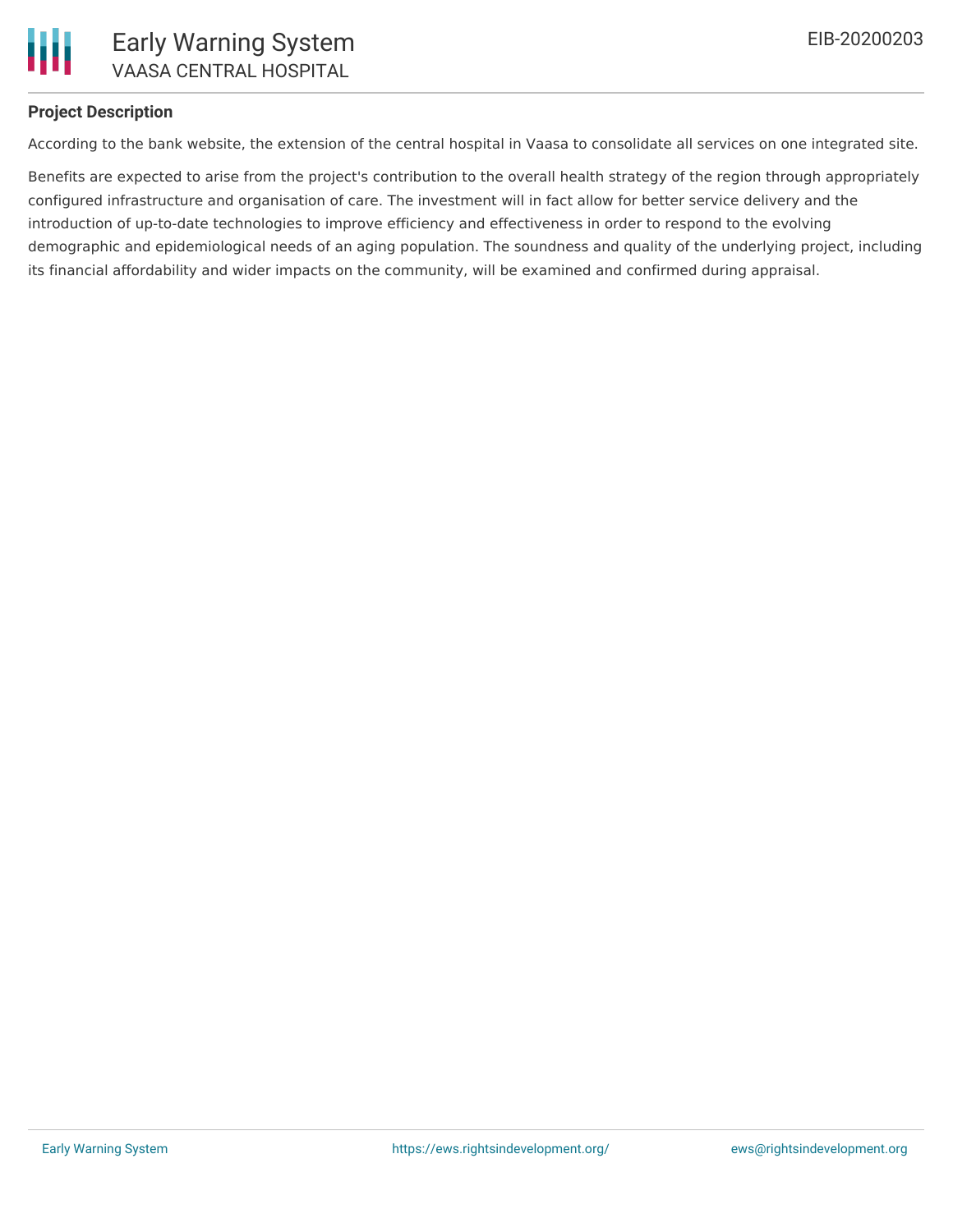

## **Investment Description**

European Investment Bank (EIB)